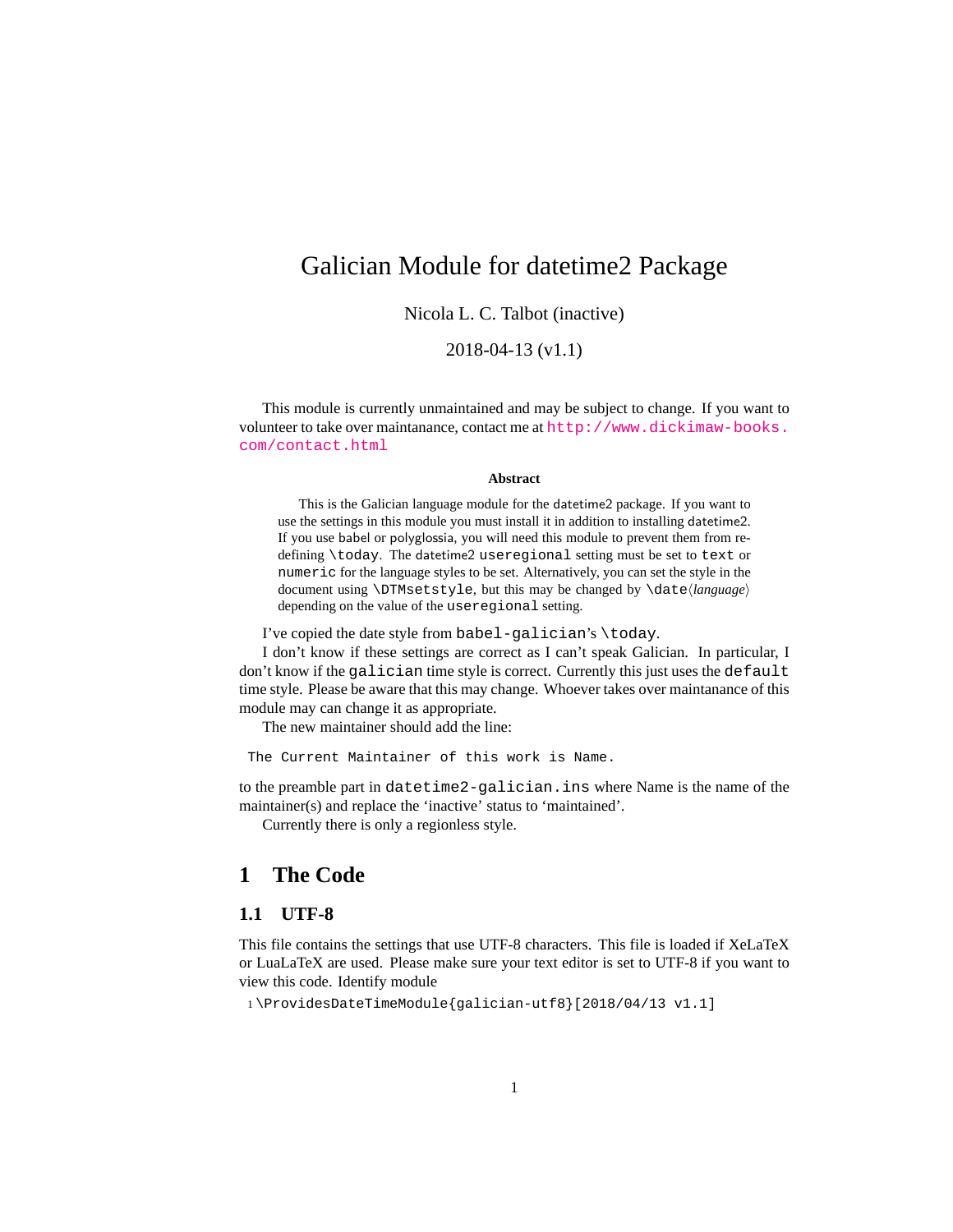<span id="page-1-0"></span>\DTMgalicianordinal \newcommand\*{\DTMgalicianordinal}[1]{% \number#1 } \DTMgalicianmonthname Galician month names. \newcommand\*{\DTMgalicianmonthname}[1]{% \ifcase#1 \or xaneiro%  $9 \overline{or}$  febreiro% \or<br> $12$  mar: marzo% \or abril% \or maio% \or xuño% \or xullo% \or agosto% \or setembro% \or outubro% \or novembro% \or decembro% \fi } \DTMgalicianMonthname As above but capitalize. \newcommand\*{\DTMgalicianMonthname}[1]{% \ifcase#1<br> $35$  \or \or Xaneiro% \or Febreiro% \or Marzo% \or Abril%

- \or
- Maio%
- \or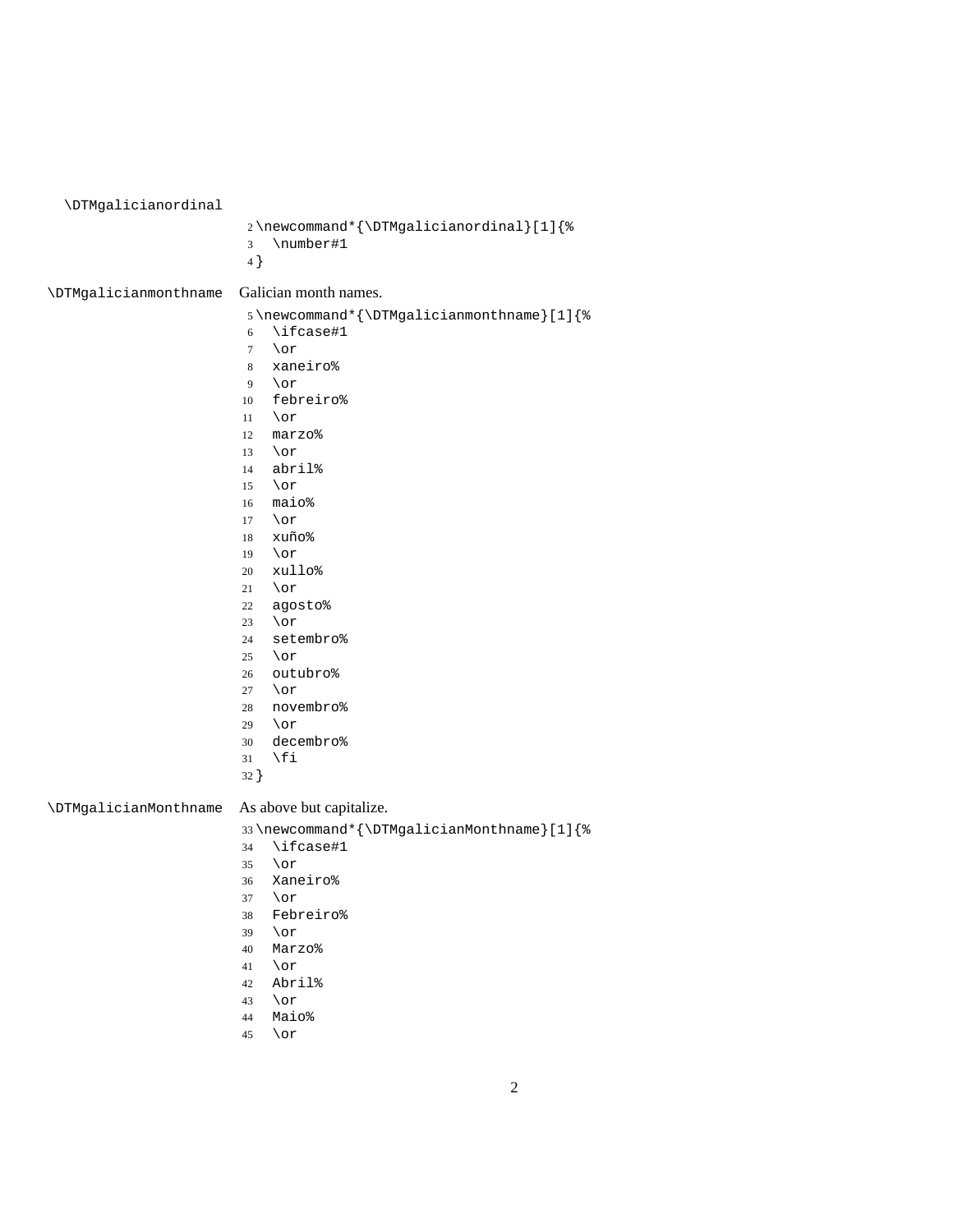- <span id="page-2-0"></span>Xuño%
- \or
- Xullo%
- \or
- Agosto%
- \or
- Setembro% \or
- Outubro%
- \or
- Novembro%
- \or
- Decembro%
- \fi

```
60 }
```
If abbreviated dates are supported, short month names should be likewise provided.

#### **1.2 ASCII**

This file contains the settings that use LATEX commands for non-ASCII characters. This should be input if neither XeLaTeX nor LuaLaTeX are used. Even if the user has loaded inputenc with utf8, this file should still be used not the datetime2-galician-utf8.ldf file as the non-ASCII characters are made active in that situation and would need protecting against expansion. Identify module

\ProvidesDateTimeModule{galician-ascii}[2018/04/13 v1.1]

If abbreviated dates are supported, short month names should be likewise provided.

#### \DTMgalicianordinal

|        |           | 62\newcommand*{\DTMgalicianordinal}[1]{% |
|--------|-----------|------------------------------------------|
| 63     | \number#1 |                                          |
| $64$ } |           |                                          |

\DTMgalicianmonthname Galician month names.

```
65 \newcommand*{\DTMgalicianmonthname}[1]{%
```
- \ifcase#1
- \or
- xaneiro%
- \or
- febreiro%
- \or
- marzo%
- \or
- abril%
- \or
- maio%
- \or
- xu\protect\~no%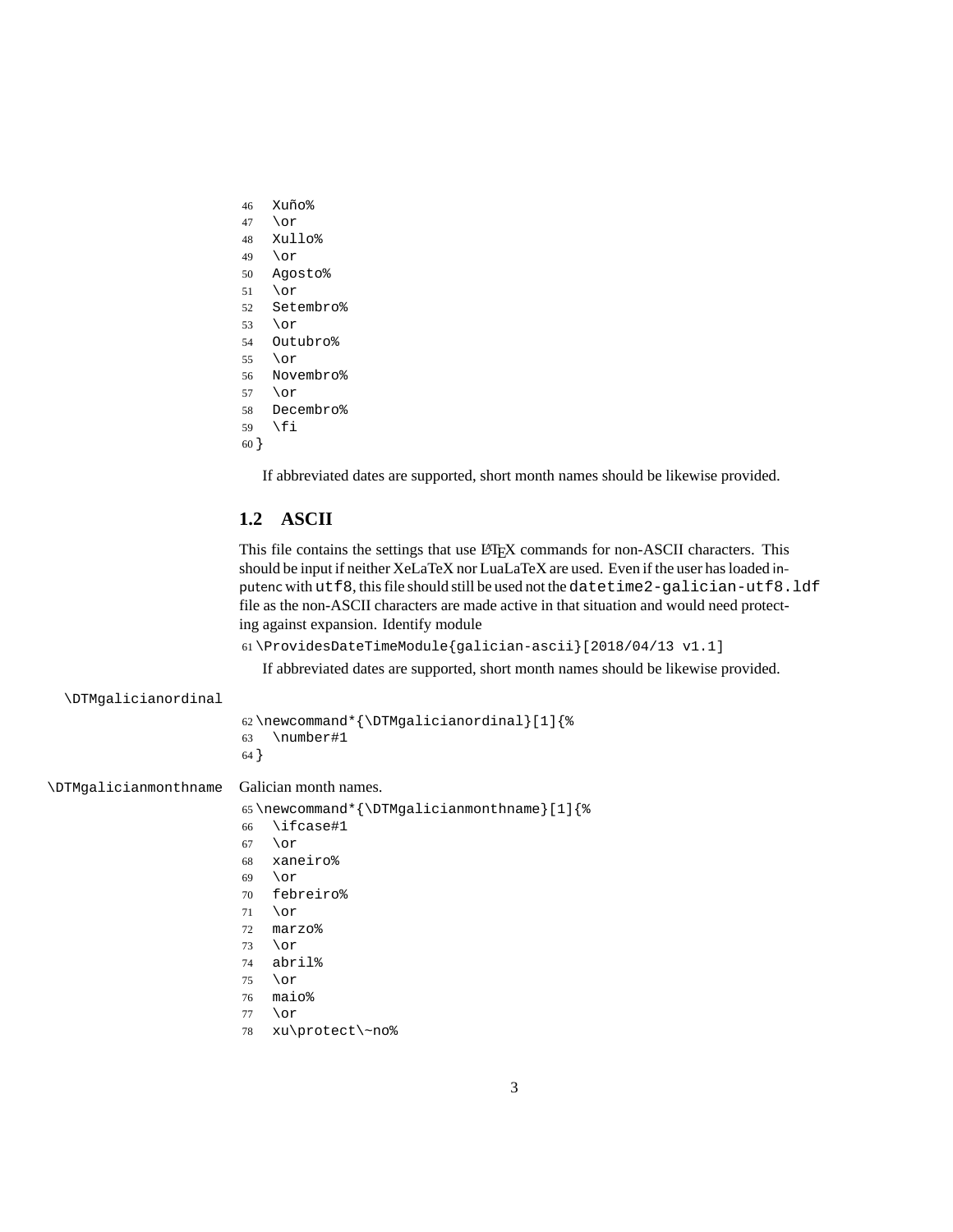- <span id="page-3-0"></span>\or
- xullo%
- \or
- agosto%
- \or
- setembro%
- \or
- outubro%
- \or
- novembro%
- \or
- decembro%
- \fi
- }

\DTMgalicianMonthname As above but capitalize.

\newcommand\*{\DTMgalicianMonthname}[1]{%

- \ifcase#1
- \or
- Xaneiro%
- \or
- Febreiro%
- \or
- Marzo%
- \or
- Abril%
- \or Maio%
- \or
- 
- Xu\protect\~no%
- \or
- Xullo%
- \or
- Agosto%
- \or
- Setembro%
- \or
- Outubro%
- \or Novembro%
- 
- \or
- Decembro%
- \fi
- }

### **1.3 Main Galician Module (datetime2-galician.ldf)**

#### Identify Module

\ProvidesDateTimeModule{galician}[2018/04/13 v1.1]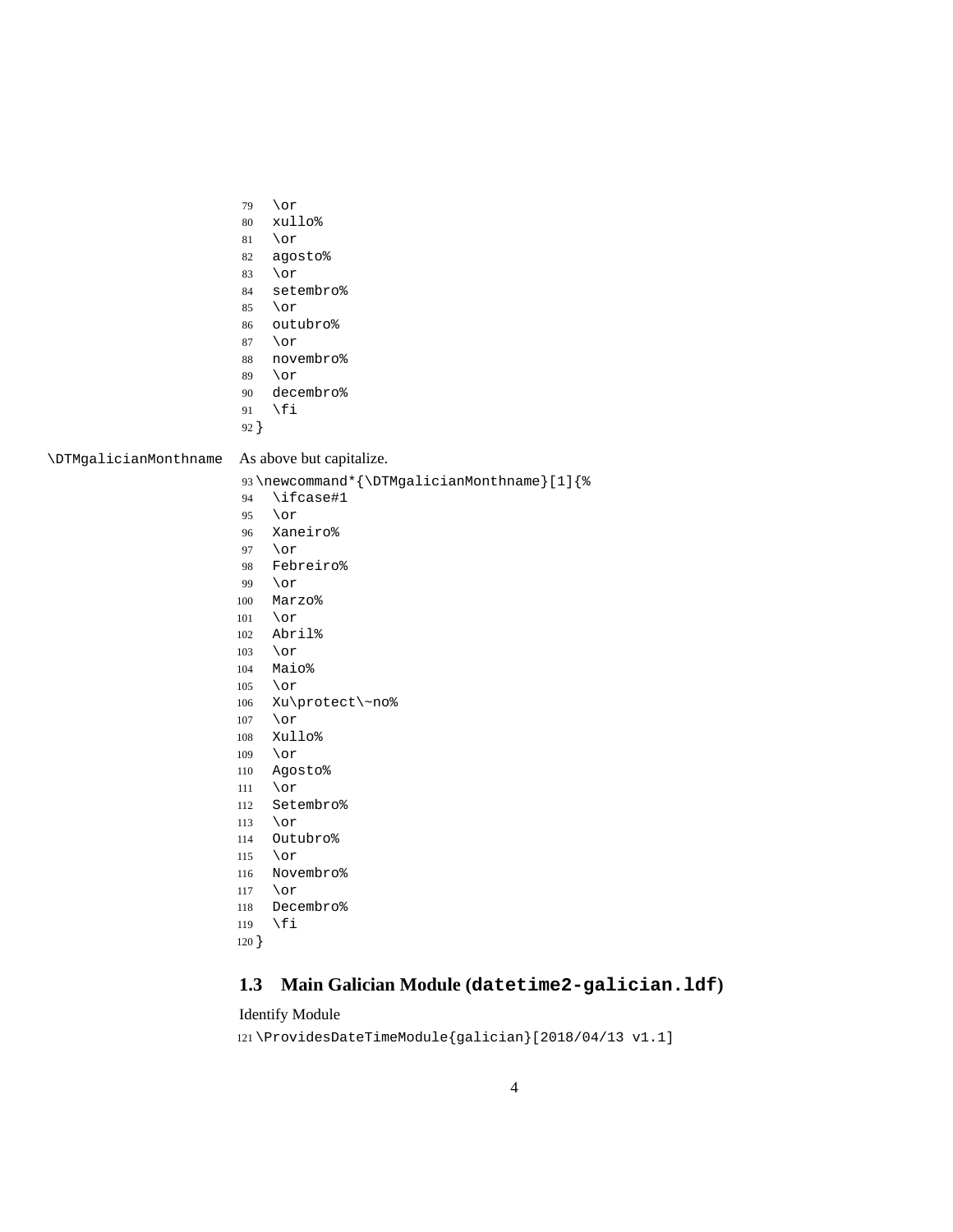<span id="page-4-0"></span>Need to find out if XeTeX or LuaTeX are being used. 122 \RequirePackage{ifxetex,ifluatex} XeTeX and LuaTeX natively support UTF-8, so load galician-utf8 if either of those engines are used otherwise load galician-ascii. 123 \ifxetex 124 \RequireDateTimeModule{galician-utf8} 125 \else 126 \ifluatex 127 \RequireDateTimeModule{galician-utf8} 128 \else 129 \RequireDateTimeModule{galician-ascii} 130 \fi 131 \fi Define the galician style. The time style is the same as the default style provided by datetime2. This may need correcting. For example, if a 12 hour style similar to the englishampm (from the english-base module) is required. Allow the user a way of configuring the galician and galician-numeric styles. This doesn't use the package wide separators such as \dtm@datetimesep in case other date formats are also required. \DTMgaliciandaymonthsep The separator between the day and month for the text format. 132 \newcommand\*{\DTMgaliciandaymonthsep}{% 133 \DTMtexorpdfstring{\protect~}{\space}% 134 de\space 135 } \DTMgalicianmonthyearsep The separator between the month and year for the text format. 136 \newcommand\*{\DTMgalicianmonthyearsep}{% 137 \space de% 138 \DTMtexorpdfstring{\protect~}{\space}% 139 } \DTMgaliciandatetimesep The separator between the date and time blocks in the full format (either text or numeric). 140 \newcommand\*{\DTMgaliciandatetimesep}{\space} \DTMgaliciantimezonesep The separator between the time and zone blocks in the full format (either text or numeric). 141 \newcommand\*{\DTMgaliciantimezonesep}{\space} \DTMgaliciandatesep The separator for the numeric date format. 142 \newcommand\*{\DTMgaliciandatesep}{/} \DTMgaliciantimesep The separator for the numeric time format. 143 \newcommand\*{\DTMgaliciantimesep}{:} Provide keys that can be used in \DTMlangsetup to set these separators. 144 \DTMdefkey{galician}{daymonthsep}{\renewcommand\*{\DTMgaliciandaymonthsep}{#1}} 145 \DTMdefkey{galician}{monthyearsep}{\renewcommand\*{\DTMgalicianmonthyearsep}{#1}}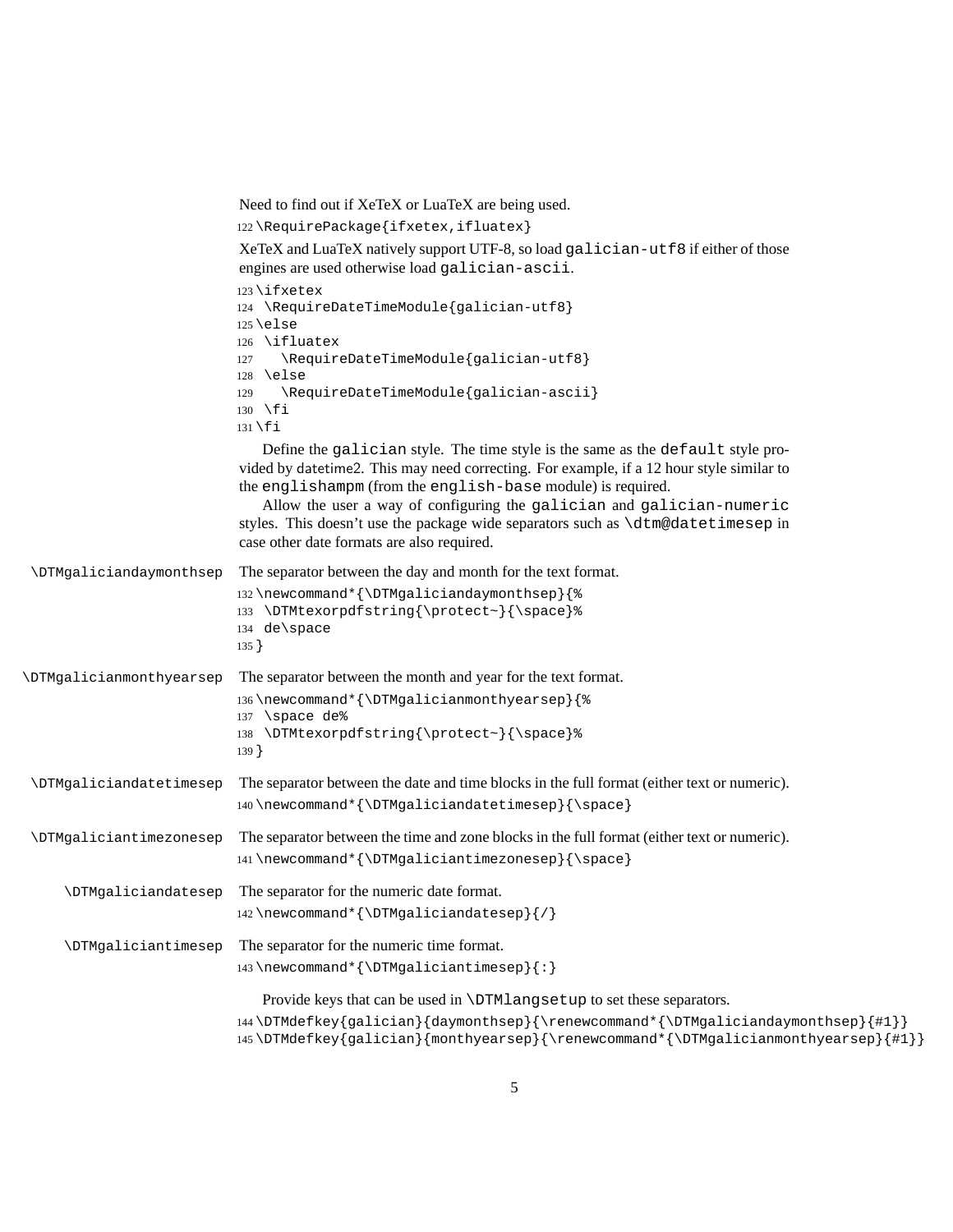```
146 \DTMdefkey{galician}{datetimesep}{\renewcommand*{\DTMgaliciandatetimesep}{#1}}
147 \DTMdefkey{galician}{timezonesep}{\renewcommand*{\DTMgaliciantimezonesep}{#1}}
148 \DTMdefkey{galician}{datesep}{\renewcommand*{\DTMgaliciandatesep}{#1}}
149 \DTMdefkey{galician}{timesep}{\renewcommand*{\DTMgaliciantimesep}{#1}}
   TODO: provide a boolean key to switch between full and abbreviated formats if ap-
propriate. (I don't know how the date should be abbreviated.)
   Define a boolean key that determines if the time zone mappings should be used.
150 \DTMdefboolkey{galician}{mapzone}[true]{}
The default is to use mappings.
151 \DTMsetbool{galician}{mapzone}{true}
   Define a boolean key that determines if the day of month should be displayed.
152 \DTMdefboolkey{galician}{showdayofmonth}[true]{}
The default is to show the day of month.
153 \DTMsetbool{galician}{showdayofmonth}{true}
   Define a boolean key that determines if the year should be displayed.
154 \DTMdefboolkey{galician}{showyear}[true]{}
The default is to show the year.
155 \DTMsetbool{galician}{showyear}{true}
   Define the galician style. (TODO: implement day of week?)
156 \DTMnewstyle
157 {galician}% label
158 {% date style
159 \renewcommand*\DTMdisplaydate[4]{%
160 \DTMifbool{galician}{showdayofmonth}
161 {\DTMgalicianordinal{##3}\DTMgaliciandaymonthsep}%
162 {}%
163 \DTMgalicianmonthname{##2}%
164 \DTMifbool{galician}{showyear}%
165 {%
166 \DTMgalicianmonthyearsep
167 \number##1
168 }%
169 {}%
170 }%
171 \renewcommand*\DTMDisplaydate[4]{%
172 \DTMifbool{galician}{showdayofmonth}
173 {%
174 \DTMgalicianordinal{##3}\DTMgaliciandaymonthsep
175 \DTMgalicianmonthname{##2}%
176 }%
177 {%
178 \DTMgalicianMonthname{##2}%
179 }%
180 \DTMifbool{galician}{showyear}%
```

```
181 {%
```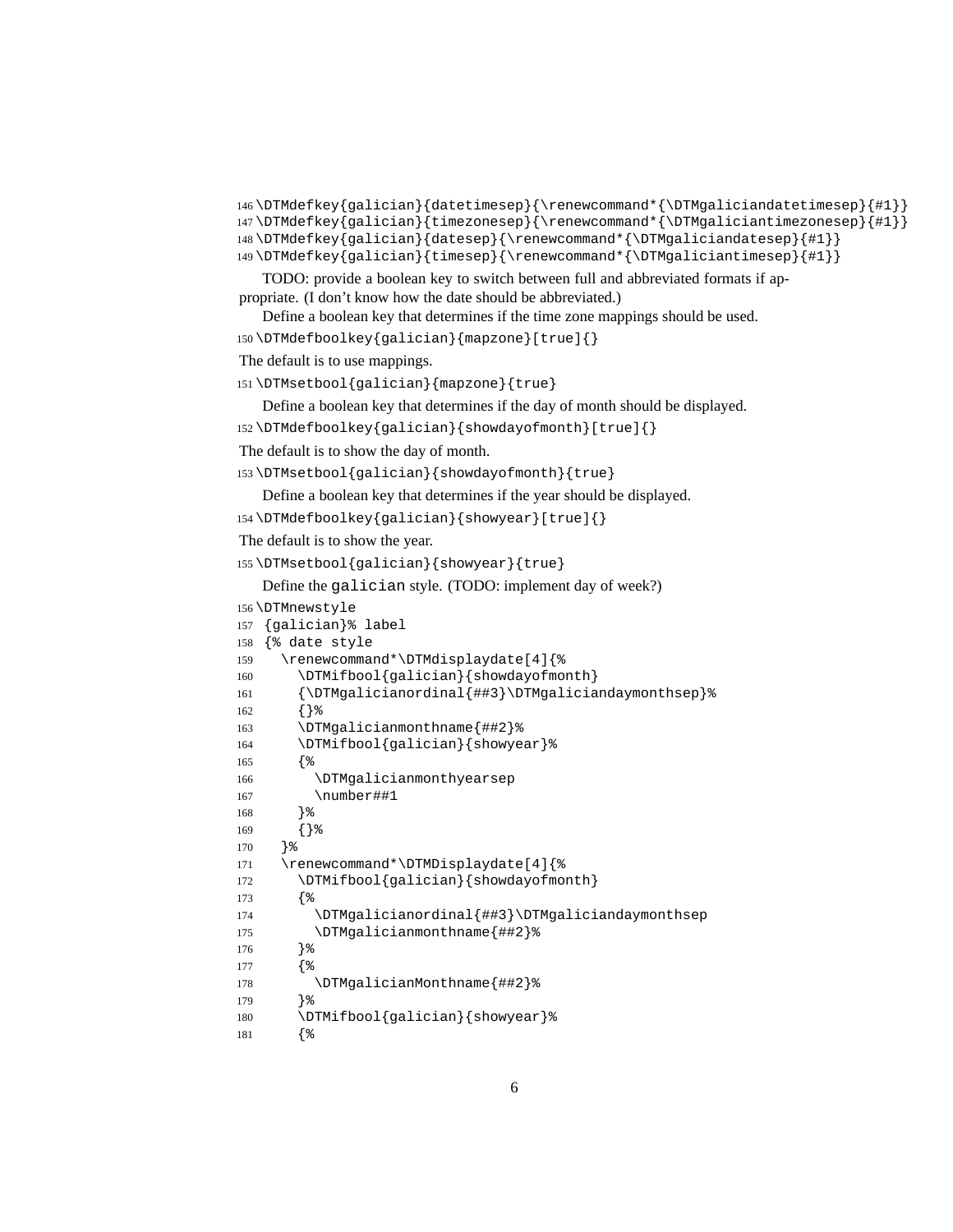```
182 \DTMgalicianmonthyearsep
183 \number##1
184 }%
185 {}%
186 }%
187 }%
188 {% time style (use default)
189 \DTMsettimestyle{default}%
190 }%
191 {% zone style
192 \DTMresetzones
193 \DTMgalicianzonemaps
194 \renewcommand*{\DTMdisplayzone}[2]{%
195 \DTMifbool{galician}{mapzone}%
196 {\DTMusezonemapordefault{##1}{##2}}%
197 {%
198 \ifnum##1<0\else+\fi\DTMtwodigits{##1}%
199 \ifDTMshowzoneminutes\DTMgaliciantimesep\DTMtwodigits{##2}\fi
200 }%
201 }%
202 }%
203 {% full style
204 \renewcommand*{\DTMdisplay}[9]{%
205 \ifDTMshowdate
206 \DTMdisplaydate{##1}{##2}{##3}{##4}%
207 \DTMgaliciandatetimesep
208 \fi
209 \DTMdisplaytime{##5}{##6}{##7}%
210 \ifDTMshowzone
211 \DTMgaliciantimezonesep
212 \DTMdisplayzone{##8}{##9}%
213 \forallfi
214 }%
215 \renewcommand*{\DTMDisplay}[9]{%
216 \ifDTMshowdate
217 \DTMDisplaydate{##1}{##2}{##3}{##4}%
218 \DTMgaliciandatetimesep
219 \fi
220 \DTMdisplaytime{##5}{##6}{##7}%
221 \ifDTMshowzone
222 \DTMgaliciantimezonesep
223 \DTMdisplayzone{##8}{##9}%
224 \fi
225 }%
226 }%
   Define numeric style.
227 \DTMnewstyle
228 {galician-numeric}% label
```

```
7
```
{% date style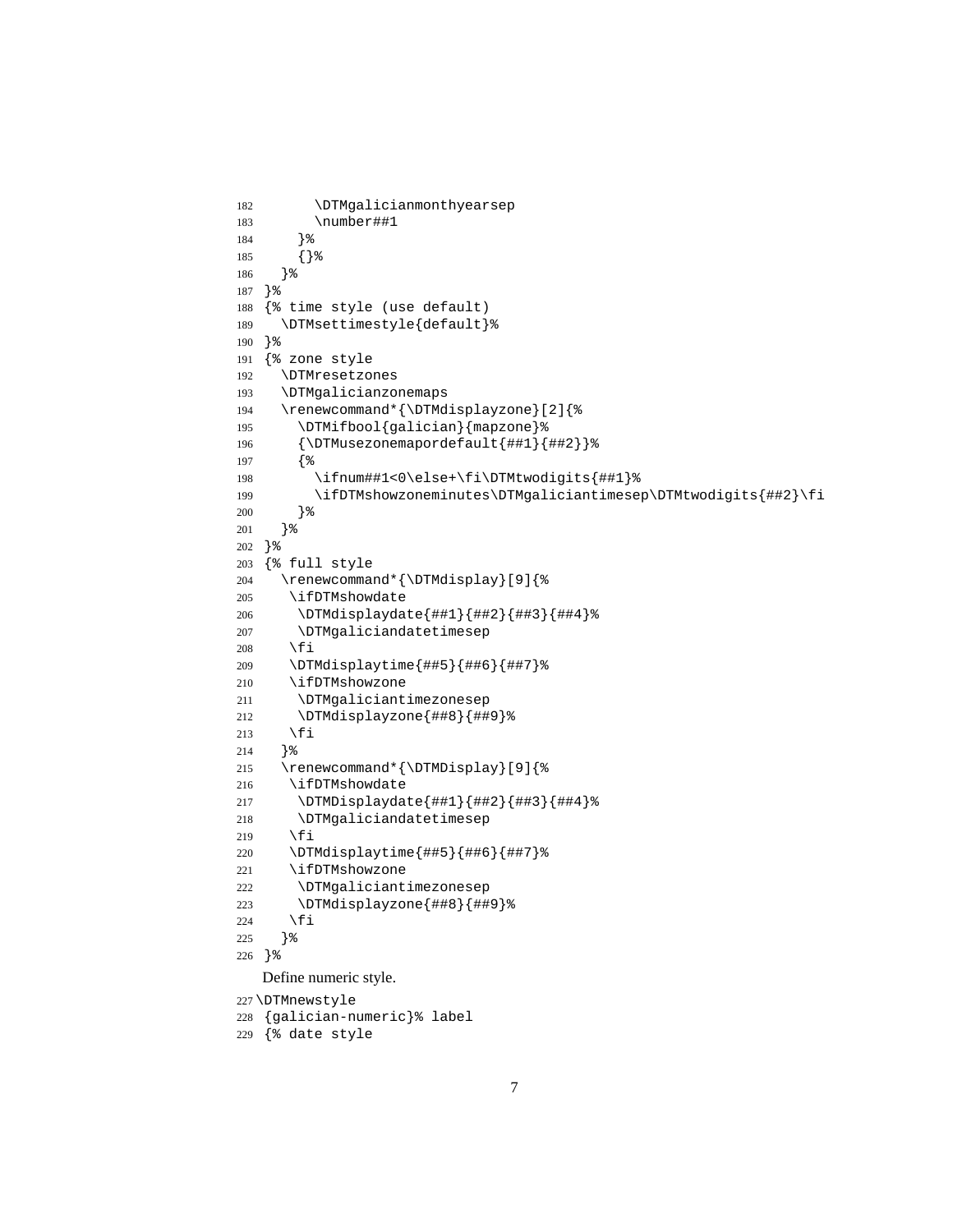```
230 \renewcommand*\DTMdisplaydate[4]{%
231 \DTMifbool{galician}{showdayofmonth}%
232 {%
233 \number##3 % space intended
234 \DTMgaliciandatesep
235 }%
236 {}%
237 \number##2 % space intended
238 \DTMifbool{galician}{showyear}%
239 {%
240 \DTMgaliciandatesep
241 \number##1 % space intended
242 }%
243 {}%
244 }%
245 \renewcommand*{\DTMDisplaydate}{\DTMdisplaydate}%
246 }%
247 {% time style
248 \renewcommand*\DTMdisplaytime[3]{%
249 \number##1
250 \DTMgaliciantimesep\DTMtwodigits{##2}%
251 \ifDTMshowseconds\DTMgaliciantimesep\DTMtwodigits{##3}\fi
252 }%
253 }%
254 {% zone style
255 \DTMresetzones
256 \DTMgalicianzonemaps
257 \renewcommand*{\DTMdisplayzone}[2]{%
258 \DTMifbool{galician}{mapzone}%
259 {\DTMusezonemapordefault{##1}{##2}}%
260 {%
261 \ifnum##1<0\else+\fi\DTMtwodigits{##1}%
262 \ifDTMshowzoneminutes\DTMgaliciantimesep\DTMtwodigits{##2}\fi
263 }%
264 }%
265 }%
266 {% full style
267 \renewcommand*{\DTMdisplay}[9]{%
268 \ifDTMshowdate
269 \DTMdisplaydate{##1}{##2}{##3}{##4}%
270 \DTMgaliciandatetimesep
271 \fi
272 \DTMdisplaytime{##5}{##6}{##7}%
273 \ifDTMshowzone
274 \DTMgaliciantimezonesep
275 \DTMdisplayzone{##8}{##9}%
276 \fi
277 }%
278 \renewcommand*{\DTMDisplay}{\DTMdisplay}%
279 }
```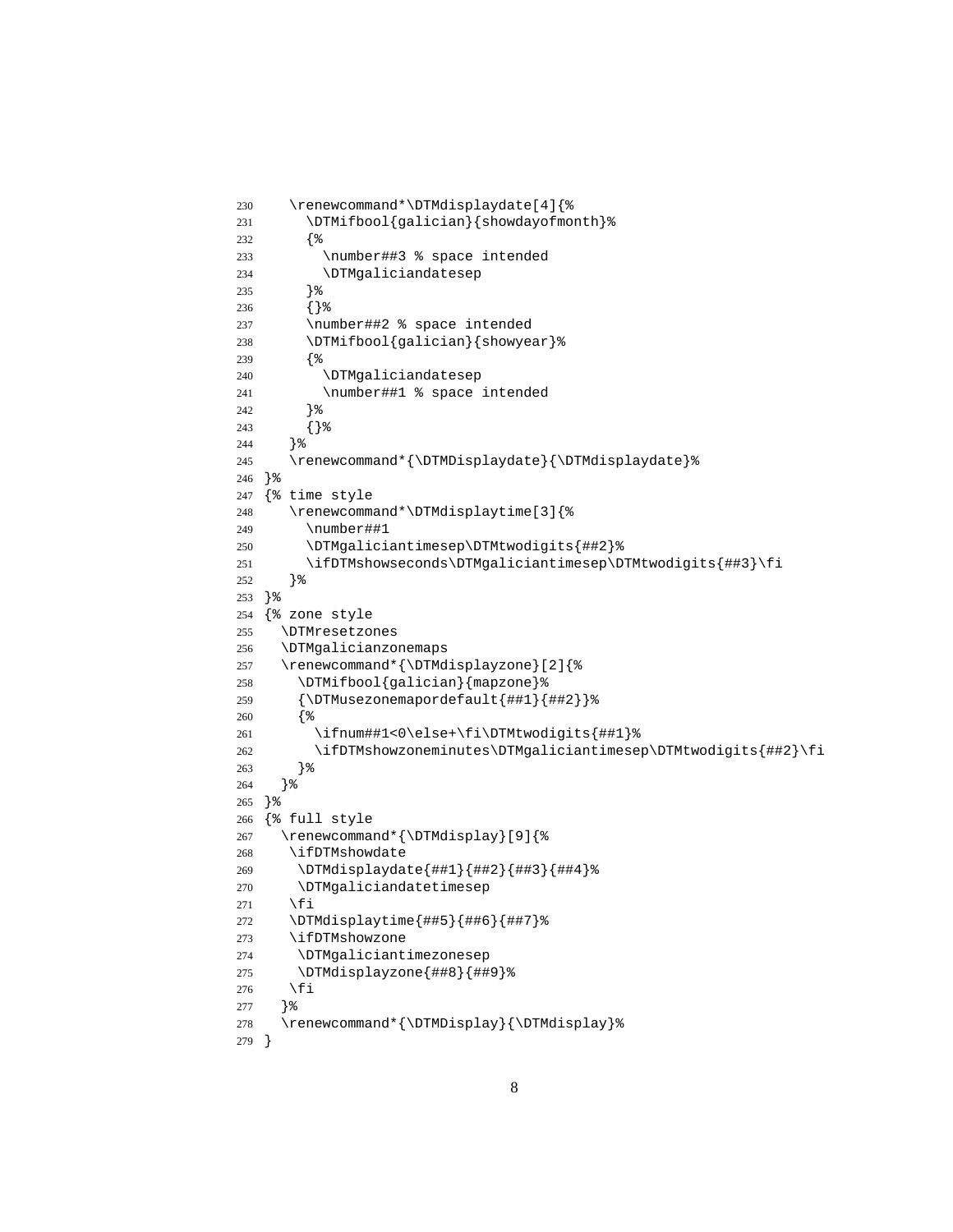```
\DTMgalicianzonemaps The time zone mappings are set through this command, which can be redefined if extra
                           mappings are required or mappings need to be removed. No default mappings are provided
                           at the moment.
```

```
280 \newcommand*{\DTMgalicianzonemaps}{%
281 \DTMdefzonemap{01}{00}{CET}%
282 \DTMdefzonemap{02}{00}{CEST}%
283 }
```
Switch style according to the useregional setting.

```
284 \DTMifcaseregional
285 {}% do nothing
286 {\DTMsetstyle{galician}}
287 {\DTMsetstyle{galician-numeric}}
```
Redefine \dategalician (or \date*⟨dialect⟩*) to prevent babel from resetting \today. (For this to work, babel must already have been loaded if it's required.)

```
288 \ifcsundef{date\CurrentTrackedDialect}
289 {%
290 \ifundef\dategalician
291 {% do nothing
292 }%
293 {%
294 \def\dategalician{%
295 \DTMifcaseregional
296 {}% do nothing
297 {\DTMsetstyle{galician}}%
298 {\DTMsetstyle{galician-numeric}}%
299 }%
300 }%
301 }%
302 {%
303 \csdef{date\CurrentTrackedDialect}{%
304 \DTMifcaseregional
305 {}% do nothing
306 {\DTMsetstyle{galician}}%
307 {\DTMsetstyle{galician-numeric}}%
308 }%
309 }%
```